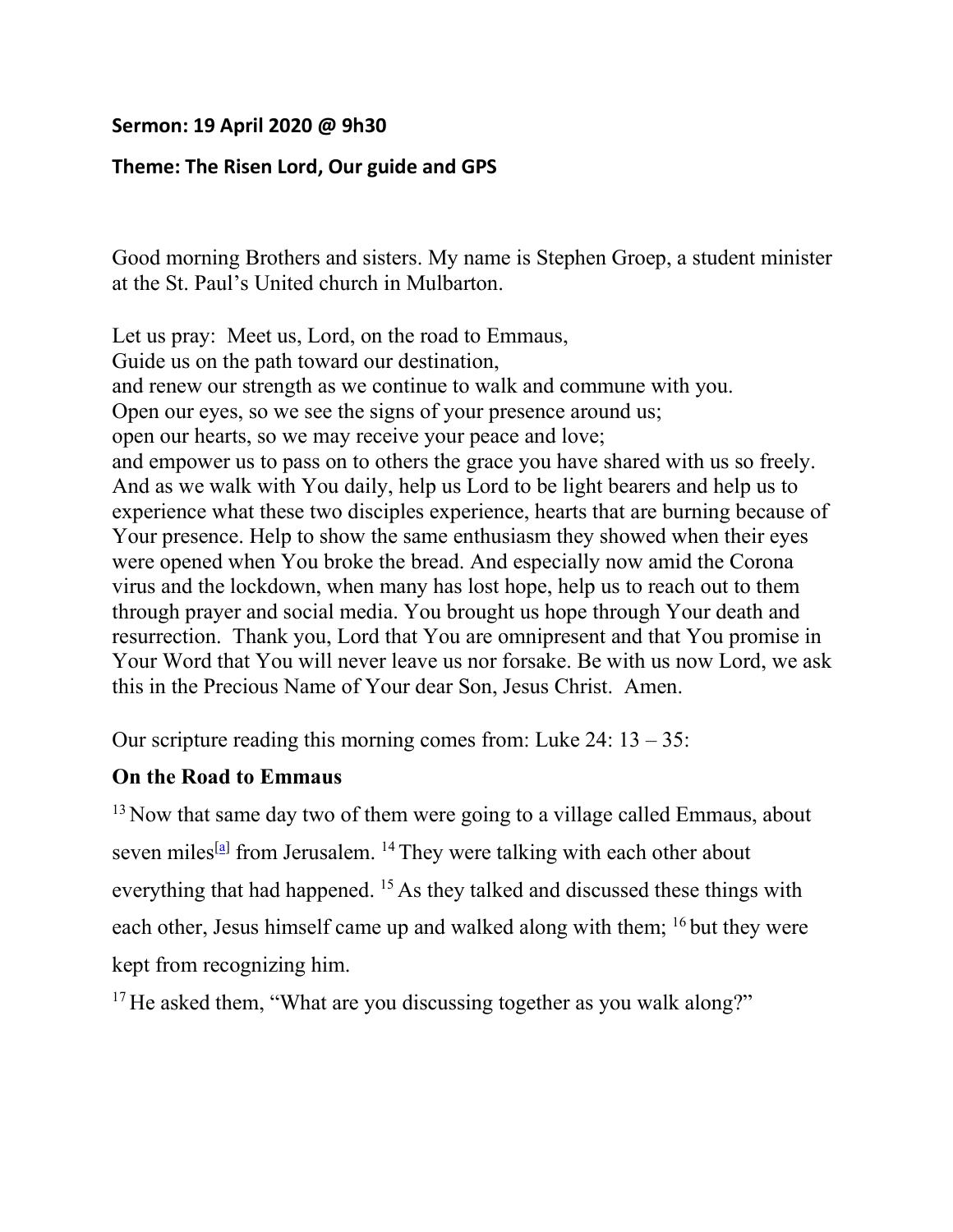They stood still; their faces downcast. <sup>18</sup> One of them, named Cleopas, asked him, "Are you the only one visiting Jerusalem who does not know the things that have happened there in these days?"

<sup>19</sup> "What things?" he asked.

"About Jesus of Nazareth," they replied. "He was a prophet, powerful in word and deed before God and all the people. 20 The chief priests and our rulers handed him over to be sentenced to death, and they crucified him; <sup>21</sup> but we had hoped that he was the one who was going to redeem Israel. And what is more, it is the third day since all this took place. <sup>22</sup> In addition, some of our women amazed us. They went to the tomb early this morning <sup>23</sup> but didn't find his body. They came and told us that they had seen a vision of angels, who said he was alive.  $24$  Then some of our companions went to the tomb and found it just as the women had said, but they did not see Jesus."

 $25$  He said to them, "How foolish you are, and how slow to believe all that the prophets have spoken! 26 Did not the Messiah have to suffer these things and then enter his glory?" 27 And beginning with Moses and all the Prophets, he explained to them what was said in all the Scriptures concerning himself.

 $28$  As they approached the village to which they were going, Jesus continued on as if he were going farther.  $^{29}$  But they urged him strongly, "Stay with us, for it is nearly evening; the day is almost over." So he went in to stay with them.  $30$  When he was at the table with them, he took bread, gave thanks, broke it and began to give it to them. 31 Then their eyes were opened and they recognized him, and he disappeared from their sight. 32 They asked each other, "Were not our hearts burning within us while he talked with us on the road and opened the Scriptures to us?"

<sup>33</sup> They got up and returned at once to Jerusalem. There they found the Eleven and those with them, assembled together  $34$  and saying, "It is true! The Lord has risen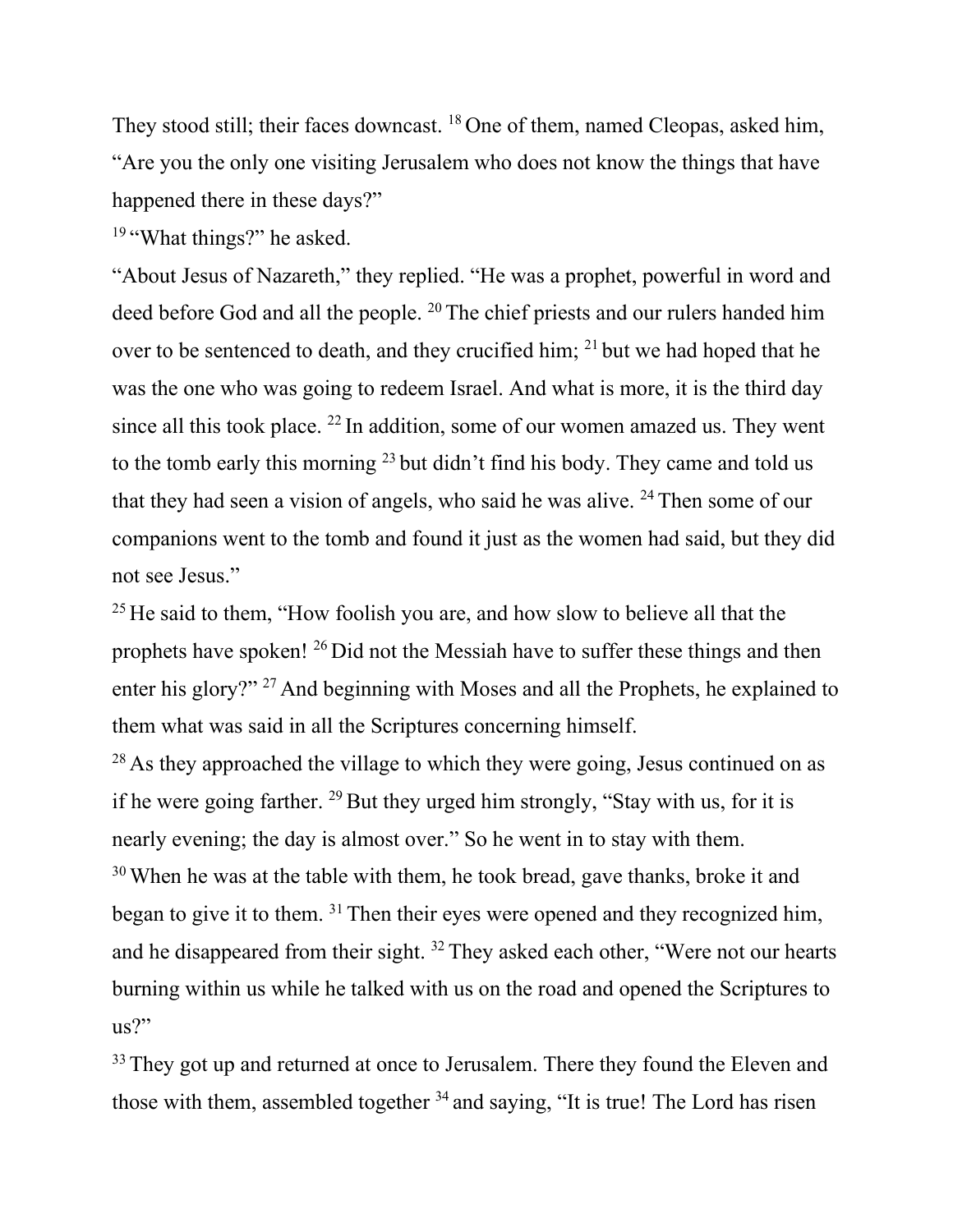and has appeared to Simon." 35 Then the two told what had happened on the way, and how Jesus was recognized by them when he broke the bread.

## **This is the word of the Lord.**

**Heavenly Father, thank you for your Word, thank you that when we read in Your Word You speak to us, we pray know reveal Your Word unto us and I pray that the words of my mouth and the meditation of our hearts be acceptable to You our God and our Creator. Amen**

On this the Sunday after Easter Sunday we reflect on the journey motif as Jesus and the two disciples have an unexpected encounter. The two were on their way home to Emmaus, downcast, in fear and disillusionment, hopeless and discouraged about the events that had happened to Jesus. It must have been so dreadful to witness the crucifixion of Jesus. Our life is a journey We always on the road in our life's journey and often find ourselves in places of fear, hopelessness being discouraged and downcast. We are currently at a place on our journey where we are faced with this Corona virus or Covid -19. And this the news of so many being affected, so many across the world that has already succumbed to the virus, creates fear in us, fear of what the future holds. The situation looks hopeless and maybe we can associate with these two disciples, how they are feeling after what they have witnessed. There hope was in Jesus, verse 21: "*<sup>21</sup> but we had hoped that he was the one who was going to redeem Israel."*

All their hopes shattered on the cross. They have lost their GPS, their Global Positioning System. Have we lost our GPS amid this the Corona virus? Have we lost hope, do we feel discouraged? **In Psalm 119: 105 David declares:** *"Your word is a lamp to my feet and a light for my path."*, in other words a light on my journey. Do we still believe this, especially now that we are faced with this lockdown due the pandemic?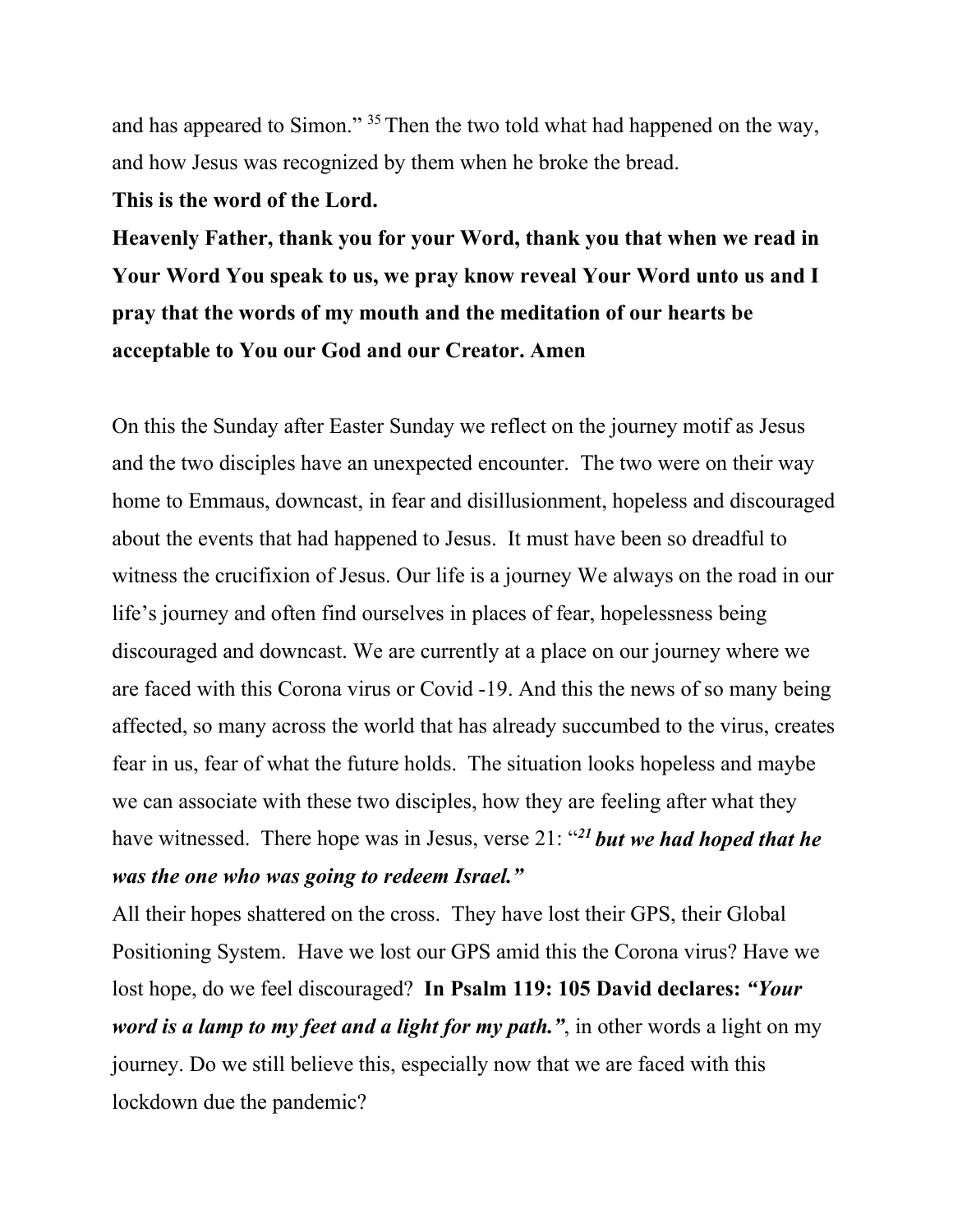There is hope, at the end of this story these two disciples are witnesses to what happened to the Risen Lord, our GPS and guide on this, our journey. The Hebrew and Christian Scriptures are filled with journeys. The Prodigal Son leaves his fathers house and finds himself in an unfamiliar, foreign and strange place. When he finds himself eating with the pigs, he decides to return to his father's house. Here, his father restores him to his former glory. Are we finding ourselves eating with the pigs amid this pandemic? We can return to our Risen Lord, our GPS and guide even with what we are facing now, and He will restore us to our former glory. Have we noticed Jesus on our road, or have we lost sight of Him? Are we blinded by our circumstances, are we blinded by the amount of affected and the amount of deaths due to this virus; can we still see Jesus on our road? Can we still feel our hearts burning while He continues to be amongst us or has all the worries of this world put out that flame? Know this: God is still in control!

This is just but another roadblock on our road and this also will pass. We are encouraged in Joshua 1:9 – **"Be confident. For go where you will, your God is with you."** What a blessed assurance?

It's easy to understand these two disciples they have lost hope because they thought Jesus was dead. Maybe we have lost hope because of what we are facing, being diagnosed with cancer, HIV/AIDS, Covid 19 and the list just goes on. Maybe because of this we find excuses for our own tiredness in living the life of faith every day and for our giving up on following Jesus.

There is hope, we don't have to give up. Verse  $30 - 35$ :  $430$  *When he was at the table with them, he took bread, gave thanks, broke it and began to give it to them. <sup>31</sup> Then their eyes were opened, and they recognized him, and he disappeared from their sight. 32 They asked each other, "Were not our hearts burning within us while he talked with us on the road and opened the Scriptures to us?"*